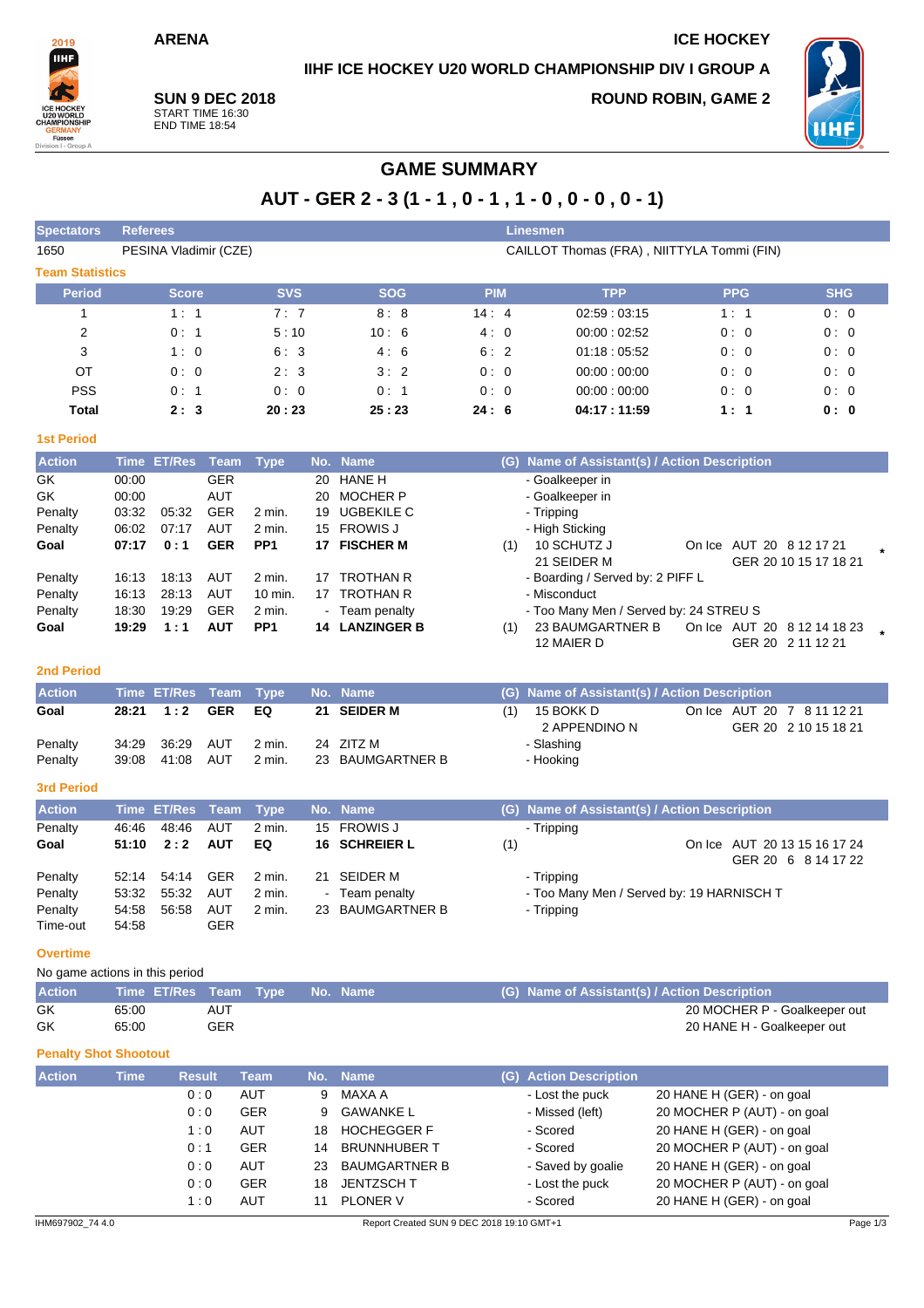# **ARENA ICE HOCKEY**

# **IIHF ICE HOCKEY U20 WORLD CHAMPIONSHIP DIV I GROUP A**

**SUN 9 DEC 2018** START TIME 16:30 END TIME 18:54

# **ROUND ROBIN, GAME 2**



| <b>Action</b> | Time  | <b>Result</b> | Геаm       | .No. | <b>Name</b> | (G) Action Description |                             |
|---------------|-------|---------------|------------|------|-------------|------------------------|-----------------------------|
|               |       | 0:1           | <b>GER</b> | 15   | BOKK D      | - Scored               | 20 MOCHER P (AUT) - on goal |
|               |       | 0:0           | <b>AUT</b> | 22   | WURSCHL N   | - Lost the puck        | 20 HANE H (GER) - on goal   |
|               |       | 0:1           | <b>GER</b> |      | 23 EHL A    | - Scored               | 20 MOCHER P (AUT) - on goal |
| GWG           | 65:00 | 2:3           | <b>GER</b> | 23   | EHL A       |                        |                             |

#### **Goalkeeper Records**

2019 IIHF

#### **Team : AUT - Austria Team : GER - Germany**

| I No. Name         | SOG | <b>SVS</b> | <b>MIP</b> | No. Name        | <b>SOG</b> | <b>SVS</b> | MIP   |
|--------------------|-----|------------|------------|-----------------|------------|------------|-------|
| 20 MOCHER Paul     | つつ  | 20         | 65:00      | 20 HANE Hendrik | 25         | 23         | 65:00 |
| 25 VORAUER Florian |     |            |            | MNICH Florian   |            |            |       |

#### **Game Statistics**

| Team: AUT (red) |                         |                |                |          |                |             |          |          |        |          |                      |                |           |                |             |
|-----------------|-------------------------|----------------|----------------|----------|----------------|-------------|----------|----------|--------|----------|----------------------|----------------|-----------|----------------|-------------|
|                 | Head Coach: PEWAL Marco |                |                |          |                |             |          |          |        |          | <b>Shots on Goal</b> |                |           |                |             |
| No. Pos.        | <b>Name</b>             | G              | A              | P        | <b>PIM</b>     | $FO+$       | FO-      | $FO+/-$  | FO%    | 1        | $\overline{2}$       | 3 <sup>2</sup> | <b>OT</b> | <b>TS</b>      | $+/-$       |
| 8 D             | PAYR Julian +A          | 0              | 0              | 0        | 0              | 0           | 0        | 0        | 0.00   | 0        | 1                    | 0              | 0         | 1              | $-1$        |
| 12 D            | <b>MAIER David</b>      | 0              |                |          | 0              | 0           | 0        | 0        | 0.00   | 3        | $\mathbf 0$          | 0              | 0         | 3              | $-1$        |
| 14 F            | LANZINGER Benjamin      |                | 0              |          | 0              | 1           | $\Omega$ | 1        | 100.00 | 1        | 1                    | $\Omega$       | 1         | 3              | 0           |
| 19 F            | <b>HARNISCH Tim</b>     | 0              | $\Omega$       | 0        | 0              | 0           | $\Omega$ | 0        | 0.00   | 0        | $\Omega$             | 1              | 0         | 1              | 0           |
| 23 F            | BAUMGARTNER Benjamin +A | 0              | 1              | 1        | 4              | 15          | 6        | 9        | 71.43  | 1        | $\mathbf 0$          | 0              | 1         | $\overline{2}$ | 0           |
| D<br>5          | <b>STUCKLER Patrick</b> | 0              | 0              | 0        | 0              | 0           | 0        | 0        | 0.00   | 0        | 0                    | 0              | 0         | 0              | 0           |
| 7 F             | PUSNIK Julian +C        | 0              | 0              | $\Omega$ | 0              | 5           | 11       | -6       | 31.25  | 0        | 2                    | 1              | 0         | 3              | $-1$        |
| F<br>10         | <b>THALER Lucas</b>     | 0              | 0              | $\Omega$ | $\mathbf 0$    | 0           | $\Omega$ | 0        | 0.00   | 2        | $\mathbf 0$          | 0              | 0         | $\overline{2}$ | 0           |
| F<br>18         | <b>HOCHEGGER Fabian</b> | 0              | $\Omega$       | $\Omega$ | $\Omega$       | 0           | $\Omega$ | 0        | 0.00   | 0        | $\Omega$             |                | 1         | $\overline{2}$ | 0           |
| 22 D            | <b>WURSCHL Niklas</b>   | 0              | 0              | $\Omega$ | 0              | 0           | $\Omega$ | 0        | 0.00   | 0        | $\mathbf 0$          | 0              | 0         | $\mathbf 0$    | $\mathbf 0$ |
| 13 D            | <b>ZUNDEL Kilian</b>    | 0              | 0              | 0        | 0              | 0           | 0        | 0        | 0.00   | 0        | 0                    | 0              | 0         | 0              | $+1$        |
| 15 F            | <b>FROWIS Jannik</b>    | 0              | 0              | $\Omega$ | 4              | 4           | 7        | $-3$     | 36.36  | 0        | 0                    | 0              | 0         | 0              | $+1$        |
| D<br>16         | <b>SCHREIER Lukas</b>   |                | $\mathbf 0$    |          | 0              | $\mathbf 0$ | $\Omega$ | 0        | 0.00   | 0        | 1                    |                | 0         | $\overline{2}$ | $+1$        |
| F<br>17         | <b>TROTHAN Rene</b>     | 0              | 0              | 0        | 12             | 0           | $\Omega$ | 0        | 0.00   | 0        | 1                    | 0              | 0         | 1              | $+1$        |
| 24 F            | <b>ZITZ Marcel</b>      | 0              | $\Omega$       | $\Omega$ | $\overline{2}$ | 0           | $\Omega$ | $\Omega$ | 0.00   | $\Omega$ | 1                    | 0              | 0         | 1              | $+1$        |
| 2 D             | <b>PIFF Lukas</b>       | 0              | 0              | 0        | 0              | 0           | 0        | 0        | 0.00   | 0        | 1                    | 0              | 0         | $\mathbf{1}$   | 0           |
| D<br>6          | <b>NICKL Thimo</b>      | 0              | 0              | $\Omega$ | 0              | 0           | $\Omega$ | 0        | 0.00   | 1        | 2                    | $\mathbf 0$    | 0         | 3              | 0           |
| F<br>9          | <b>MAXA Alexander</b>   | 0              | 0              | 0        | 0              | 7           | 9        | $-2$     | 43.75  | 0        | $\mathbf 0$          | 0              | 0         | $\mathbf 0$    | $\mathbf 0$ |
| F<br>11         | <b>PLONER Valentin</b>  | 0              | $\Omega$       | $\Omega$ | $\Omega$       | 0           | $\Omega$ | $\Omega$ | 0.00   | 0        | $\Omega$             | $\Omega$       | $\Omega$  | $\mathbf 0$    | $-1$        |
| 21 F            | <b>WALLENTA Elias</b>   | 0              | 0              | 0        | 0              | 0           | 0        | $\Omega$ | 0.00   | 0        | $\mathbf 0$          | 0              | 0         | 0              | $-1$        |
| 20 GK           | MOCHER Paul (BP)        | 0              | 0              | 0        | 0              |             |          |          |        | 0        | 0                    | 0              | 0         | 0              |             |
| GK<br>25        | <b>VORAUER Florian</b>  | 0              | 0              | 0        | 0              |             |          |          |        | 0        | 0                    | 0              | 0         | 0              |             |
| Total           |                         | $\overline{2}$ | $\overline{2}$ | 4        | 22             | 32          | 33       | -1       | 49.23  | 8        | 10                   | 4              | 3         | 25             |             |

|  | Team: GER (white) |  |  |  |
|--|-------------------|--|--|--|
|  |                   |  |  |  |

|          | <b>Head Coach: KUNAST Christian</b> |   |          |          |            |          |          | <b>Shots on Goal</b> |       |                |                |    |                |           |          |
|----------|-------------------------------------|---|----------|----------|------------|----------|----------|----------------------|-------|----------------|----------------|----|----------------|-----------|----------|
| No. Pos. | <b>Name</b>                         | G | Α        | P        | <b>PIM</b> | FO+      | FO-      | $FO+/-$              | FO%   |                | $\overline{2}$ | 3. | <b>OT</b>      | <b>TS</b> | $+/-$    |
| 9 D      | GAWANKE Leon +A                     | 0 | $\Omega$ | $\Omega$ | 0          | $\Omega$ | 0        | 0                    | 0.00  |                | $\Omega$       |    | 0              | 2         | $\Omega$ |
| 10 F     | <b>SCHUTZ Justin</b>                | 0 |          |          | 0          | 0        | 0        | 0                    | 0.00  | 0              | 0              | 0  | 0              | 0         | $+1$     |
| 15 F     | <b>BOKK Dominik</b>                 | 0 |          |          | 0          | 0        | 0        | 0                    | 0.00  | $\overline{2}$ | 0              |    | 0              | 3         | $+1$     |
| 18 F     | <b>JENTZSCH Taro</b>                |   |          |          |            | 15       |          | 8                    | 68.18 | 0              | 0              |    | 0              | 0         | $+1$     |
| 19 D     | <b>UGBEKILE Colin</b>               | 0 | 0        | $\Omega$ | 2          | 0        | 0        | 0                    | 0.00  | 0              | 0              | 0  | 0              | 0         | 0        |
| 2 D      | <b>APPENDINO Nicolas</b>            | 0 |          |          | 0          | 0        | 0        | 0                    | 0.00  | $\Omega$       | $\Omega$       | 0  | 0              | 0         | $+1$     |
| 14 F     | BRUNNHUBER Tim +A                   |   | 0        | 0        |            |          |          | 0                    | 50.00 |                |                | 0  | $\overline{2}$ | 4         | $-1$     |
| 17 F     | <b>FISCHER Mike</b>                 |   | 0        |          |            | 0        |          | -1                   | 0.00  |                |                | 0  | 0              | 2         | -1       |
| 21 D     | SEIDER Moritz +C                    |   |          | 2        | 2          | 0        | 0        | $\Omega$             | 0.00  |                |                | 2  | 0              | 4         | $+1$     |
| 22 F     | <b>VALENTI Yannik</b>               | 0 |          | 0        | 0          | 0        | 0        | 0                    | 0.00  |                | 0              | 0  | 0              | 1         | $-1$     |
| 5 D      | <b>WIRTH Moritz</b>                 | 0 | $\Omega$ | 0        | 0          | 0        | $\Omega$ | 0                    | 0.00  | 0              | 0              | 0  | 0              | 0         | 0        |
| 7 D      | <b>HUTTL Leon</b>                   | 0 | 0        | $\Omega$ | 0          | 0        | 0        | 0                    | 0.00  | 0              | 0              | 0  | 0              | 0         | 0        |
| 12 F     | <b>LOBACH Dennis</b>                | 0 | $\Omega$ | 0        |            | 0        |          | -1                   | 0.00  | 0              | $\Omega$       | 0  | 0              | $\Omega$  | 0        |
| 16 F     | <b>WOHLGEMUTH Tim</b>               | 0 | 0        | 0        |            | 4        | 6        | $-2$                 | 40.00 | 0              |                |    | 0              |           | 0        |
| 24 F     | <b>STREU Sebastian</b>              | 0 | $\Omega$ | 0        | $\Omega$   | 0        | 0        | $\Omega$             | 0.00  | 1              | 0              |    | 0              | 2         | $\Omega$ |
| 6 D      | <b>HEINZINGER Niklas</b>            | 0 |          | $\Omega$ | 0          | $\Omega$ | $\Omega$ | 0                    | 0.00  | 0              | 0              |    | 0              | $\Omega$  | $-1$     |